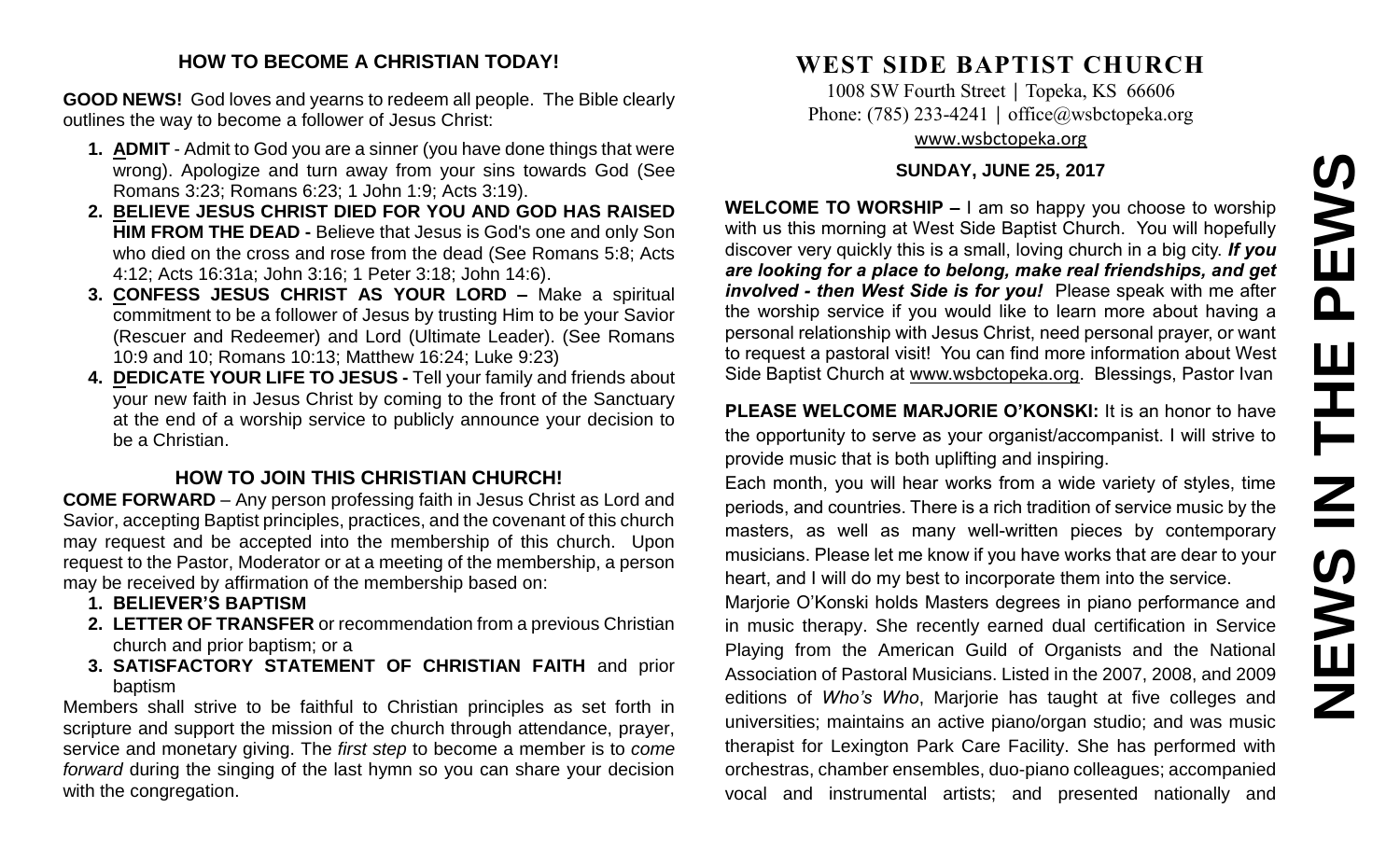internationally on the subject of music therapy.

Marjorie has held organ positions in Topeka with the First Church of Christ, Scientist, and with the First Baptist Church. She strives to provide an uplifting musical experience and looks forward to meeting members of the West Side Baptist faith community.

**CHOIR -** It's summertime when the choir takes a break. We need volunteers to provide special music for Sunday morning worship in **June, July, and August**. A signup sheet is on the bulletin board.



Please share your talent. If you know of someone from outside the church who needs an invitation, contact Janet Nyfeler.

# **YOUTH (ABY) OPPORTUNITIES** – The

ABC of the Central Region (ABCCR) is offering new and exciting Christ-centered Youth Opportunities in 2017:

• **4TEN** will offer leadership skills training for youth entering 10-12th grades during the fall of 2017.

**Youth wanting to attend this event should speak with Alice Payne, Chair of Christian Education, or Mark Calloway, Sunday School teacher.**

**SUMMER BIBLE STUDIES –** We will not have Bible study on Sundays or Wednesdays in the months of June or July. We will start again on Wednesday, August 2 at 10:30 am. Enjoy your summer!



**WOMEN'S MINISTRY (ABW) -** Travel with American Baptist Women's Ministries and American Baptist Women in Ministry (ABWIM) to the **Republic of Georgia on October 31 to November 11, 2017**, for a unique intercultural/interfaith spiritual pilgrimage. The Spiritual Pilgrimage will include up to 14 Baptist and Muslim



women from the U.S. The purpose of the pilgrimage is to break barriers and build bridges between Christians and Muslims, multiple generations, Georgians and Americans, and lay and ordained women. In the Republic of

Georgia, women will experience homestays with Muslim families, advocacy for gender justice and religious rights, the stunning geography of Georgia's mountains and vineyards, and more!

**One Great Hour JUNE IS THE MONTH FOR OGHS - One**  $0 \in S$  H A R I N G Great Hour of Sharing supports projects that break the cycles of poverty, hunger and thirst, as well as providing aid during times of crisis. These stories tell exactly how One Great Hour of Sharing changes lives and gives people a future filled with hope. The bulk of the One Great Hour of Sharing offering goes to support water, hunger, disaster relief and empowerment programs. Focusing on these four areas allows One Great Hour of Sharing to address some of the root causes of suffering in our world. Your gifts make hope possible.

**TO OUR WEST SIDE BAPTIST CHURCH FAMILY -** Ernie and I would like to thank everyone for the prayers, cards, phone calls, food and many other acts of kindness during this difficult time. We would like to thank everyone that came forward and volunteered to keep our church clean during Ernie's absence. We are very blessed to have such a wonderful and caring church family. We hope to see everyone soon.

Blessings to all, Ernie & Judy Longstaff

**WEST SIDE BAPTIST FRIENDS –** Thanks for all the prayers, calls, flowers, visits and concern you all had for me during my recent surgery. They mean so much to me.

### Don Morris

**DEAR WEST SIDE BAPTIST FRIENDS -** Thank you so much for the gift in honor of my graduation. I will use it to purchase books for my classroom. Thank you all for your encouragement and support during the past year.

Love Rexanne Greuter